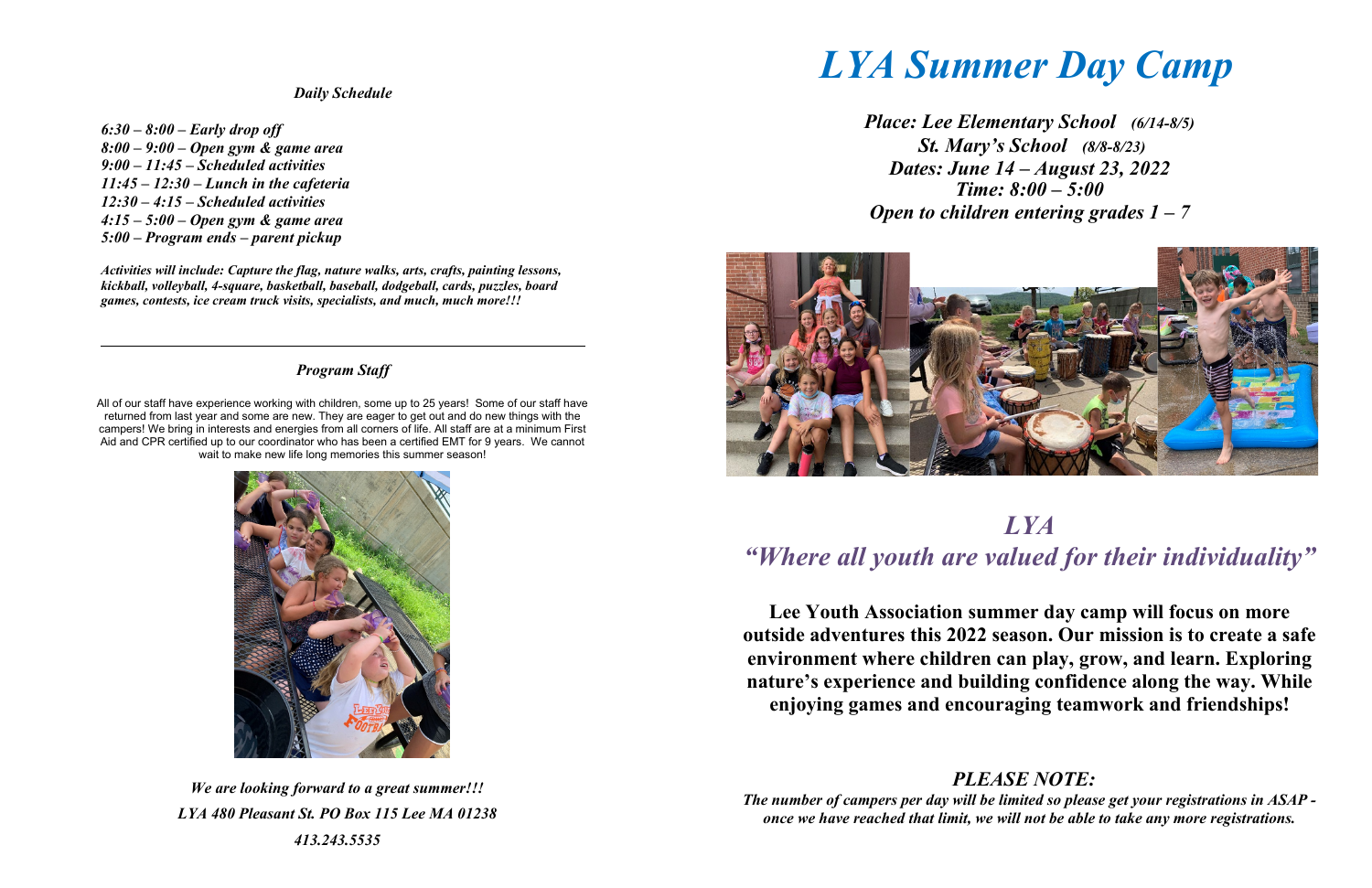*Please circle the days that your child will be attending (You may choose any days during that session – you do not have to go the full session – we divide into sessions for accounting purposes only).*

#### *PLEASE READ CAREFULLY*

*The program is the cost for a second child is \$18 per day (plus a registration fee). The cost for a second child is \$18 per day (plus aby st session at the time of registration in order to hold your slot. We will not accept registrations without payment in full for the first session. We accept credit cards, debit cards, PayPal, checks and cash. Payment is due for the second session on July 8th. If you have not paid for your second session by July 8, we will automatically charge your credit card. Please see the attached form for needed credit card* 

*Weginning at 6:30 A.M. – please contact the LYA with questions regarding this program - there is an additional charge of \$5 for early drop off and you must register separately for this – however if you drop your child off prior to 8:00 and are not registered you will be charged the additional \$5.*

#### **IF YOU AT AN AVAIRT AND AN AVAIRT AND AN AVAIRT AND AN AVAIRT AND AVAIRT AND AVAIR AND AVAIR PROGRAMS YOU** *CANNOT ATTEND THIS PROGRAM UNLESS YOUR BALANCE IS PAID IN FULL – NO*

| <b>REGISTRATION FORM</b>                                                  | <b>Session 1</b>                                                                                                                                                                                                                           |                            |                |                   |  |
|---------------------------------------------------------------------------|--------------------------------------------------------------------------------------------------------------------------------------------------------------------------------------------------------------------------------------------|----------------------------|----------------|-------------------|--|
|                                                                           | Week 1 – June                                                                                                                                                                                                                              | 14, 15, 16,                |                | 17                |  |
|                                                                           | Week 2 – June 20, 21, 22,                                                                                                                                                                                                                  |                            | 23,            | <b>24</b>         |  |
|                                                                           | Week 3 – June 27, 28, 29,                                                                                                                                                                                                                  |                            |                | 30, <i>July 1</i> |  |
|                                                                           | Week $4 - July$                                                                                                                                                                                                                            | 5, 6, 7, 8                 |                |                   |  |
| Grade (September 2022)<br><u>Crade</u> (September 2022)                   | Week 5 – July 11, 12, 13, 14, 15                                                                                                                                                                                                           |                            |                |                   |  |
|                                                                           | <b>Session 2</b>                                                                                                                                                                                                                           |                            |                |                   |  |
|                                                                           | Week 6 - July 18, 19, 20, 21, 22                                                                                                                                                                                                           |                            |                |                   |  |
| <b>Contact Information:</b>                                               | Week $7 - July$ 25, 26, 27, 28,                                                                                                                                                                                                            |                            |                | 29                |  |
|                                                                           | Week $8 - August \t1, \t2, \t3, \t4,$                                                                                                                                                                                                      |                            | $\overline{5}$ |                   |  |
|                                                                           | Week 9 – August 8, 9, 10, 11, 12                                                                                                                                                                                                           |                            |                |                   |  |
|                                                                           | Week 10 – August 15, 16, 17, 18, 19                                                                                                                                                                                                        |                            |                |                   |  |
|                                                                           | Week $11 - August \quad 22, \quad 23$                                                                                                                                                                                                      |                            |                |                   |  |
| <b>Additional Emergency Contact Info:</b>                                 |                                                                                                                                                                                                                                            | <b>PLEASE READ CAREFU.</b> |                |                   |  |
| <b>Name</b><br><u> 1989 - Johann Stoff, amerikansk politiker (* 1908)</u> | The cost of the program is \$23 per day (plus a \$10 registration fee).<br>a \$10 registration fee). Payment is due for the first session at the tin                                                                                       |                            |                |                   |  |
|                                                                           | will not accept registrations without payment in full for the first sess.<br>PayPal, checks and cash. Payment is due for the second session on J<br>session by July 8, we will automatically charge your credit card. Pled<br>information. |                            |                |                   |  |
|                                                                           |                                                                                                                                                                                                                                            |                            |                |                   |  |
| Names of people other than parents/guardians who may                      | We will have an early morning drop off program beginning at 6:30 A<br>regarding this program - there is an additional charge of \$5 for early<br>this $-$ however if you drop your child off prior to 8:00 and are not reg                 |                            |                |                   |  |
| pick up your child:                                                       |                                                                                                                                                                                                                                            |                            |                |                   |  |
| Phone<br>Name                                                             | You are responsible for payment for all registered days regardless of                                                                                                                                                                      |                            |                |                   |  |
| Name                                                                      | IF YOU HAVE AN OUTSTANDING BALANCE WITH THE<br>CANNOT ATTEND THIS DDOCD AM HNI ESS VOIID DAI.                                                                                                                                              |                            |                |                   |  |

*You are responsible for payment for all registered days regardless of whether your child attends or not.*

*EXCEPTIONS!*

| 16, | 17     |
|-----|--------|
| 23, | 24     |
| 80, | July 1 |
| 7,  | 8      |
| 14, | 15     |
|     |        |
| l,  | 22     |
| ,   | 29     |
|     | 5      |
|     | 12     |
|     | 19     |